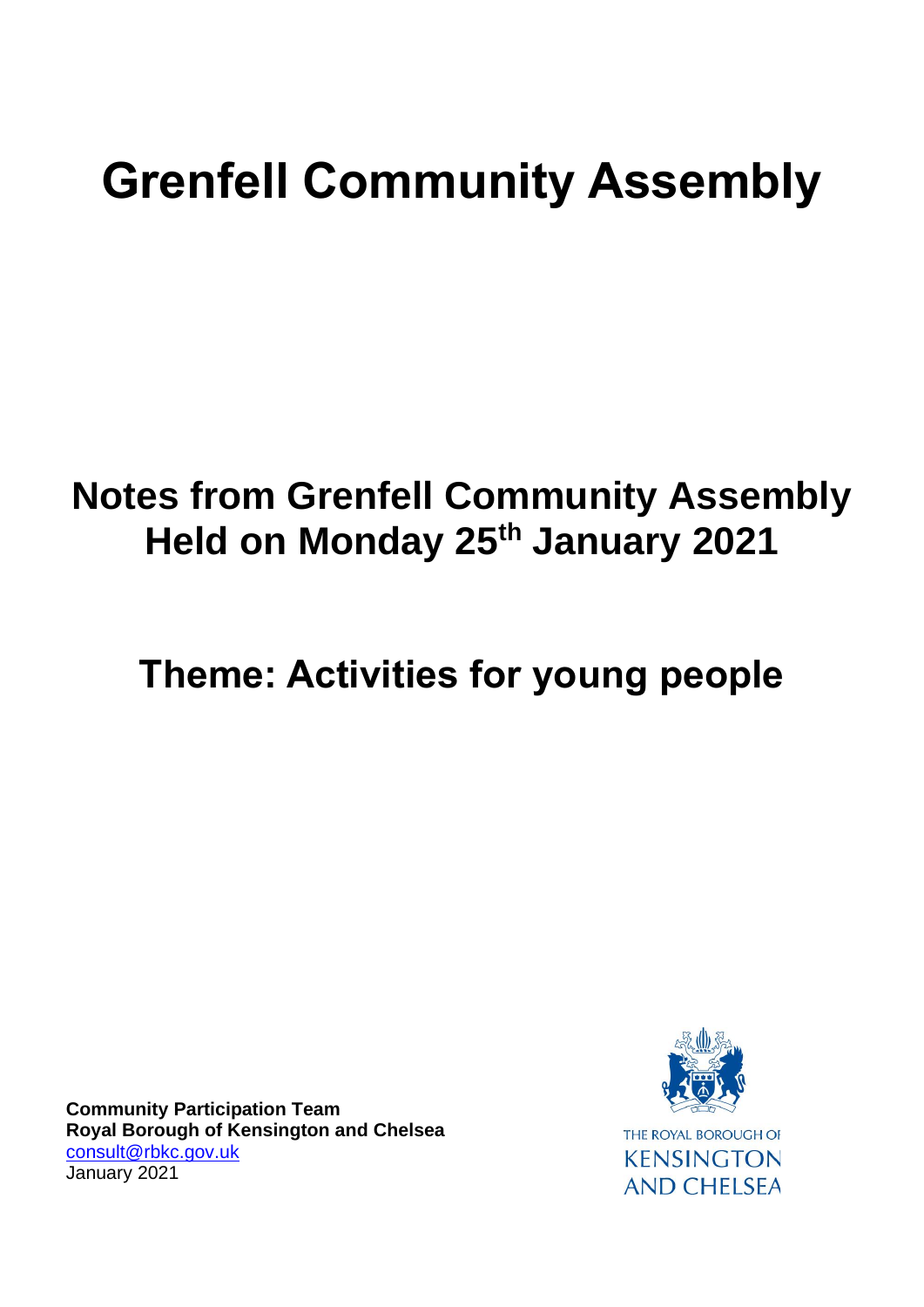#### **Introduction**

The Grenfell Community Assembly has been established to ensure that Grenfell related matters are openly discussed and provide the place for statutory and non-statutory partners to respond to local concerns.

An Assembly will take place approximately every eight weeks in North Kensington, bringing the conversation closer to residents. The Assembly is not a replacement for Grenfell Scrutiny, there will be ongoing scrutiny of Grenfell issues through the Council's Overview and Scrutiny Committee and four Select Committees.

#### **January 2021 Grenfell Community Assembly**

The fourth Assembly took place on the 25<sup>st</sup> of January 2021 online and was publicised to residents, with a specific aim to attract residents who do not normally engage with the Council and young people. This included a variety of methods, including leaflets, social media, promotional videos, Detached and Outreach Team promotion, contacting networks and the Council's website.

The topic of this Grenfell Community Assembly was the 'Activities for Young People'. The Assembly provided an opportunity for residents to discuss; What types of activities will enable young people in this area to live a full and rewarding life?

Over 56 residents attended the online Grenfell Assembly, in addition to a number of local Councillors.

#### **Assembly agenda**

The Assembly took place between 6.00pm and 7.30pm, with the following agenda:

| <b>Time</b> | <b>Item</b>                                                            |
|-------------|------------------------------------------------------------------------|
| 5.30pm      | Online arrivals<br>$\bullet$                                           |
| 6.00pm      | Music from local young person<br>$\bullet$                             |
| 6.05pm      | Welcome & introductions<br>٠                                           |
| 6.10pm      | Youth facilitator welcome and overview of the evening<br>٠             |
| 6.20pm      | Breakout Room Discussion (Round One)<br>٠                              |
| 6.47pm      | Breakout Room Discussion (Round Two & Three)<br>٠                      |
| 7.23pm      | Feedback<br>٠                                                          |
| 7.25pm      | Next Steps and introduction topic for the next Community Assembly<br>٠ |
| 7.28pm      | <b>Closing remarks</b>                                                 |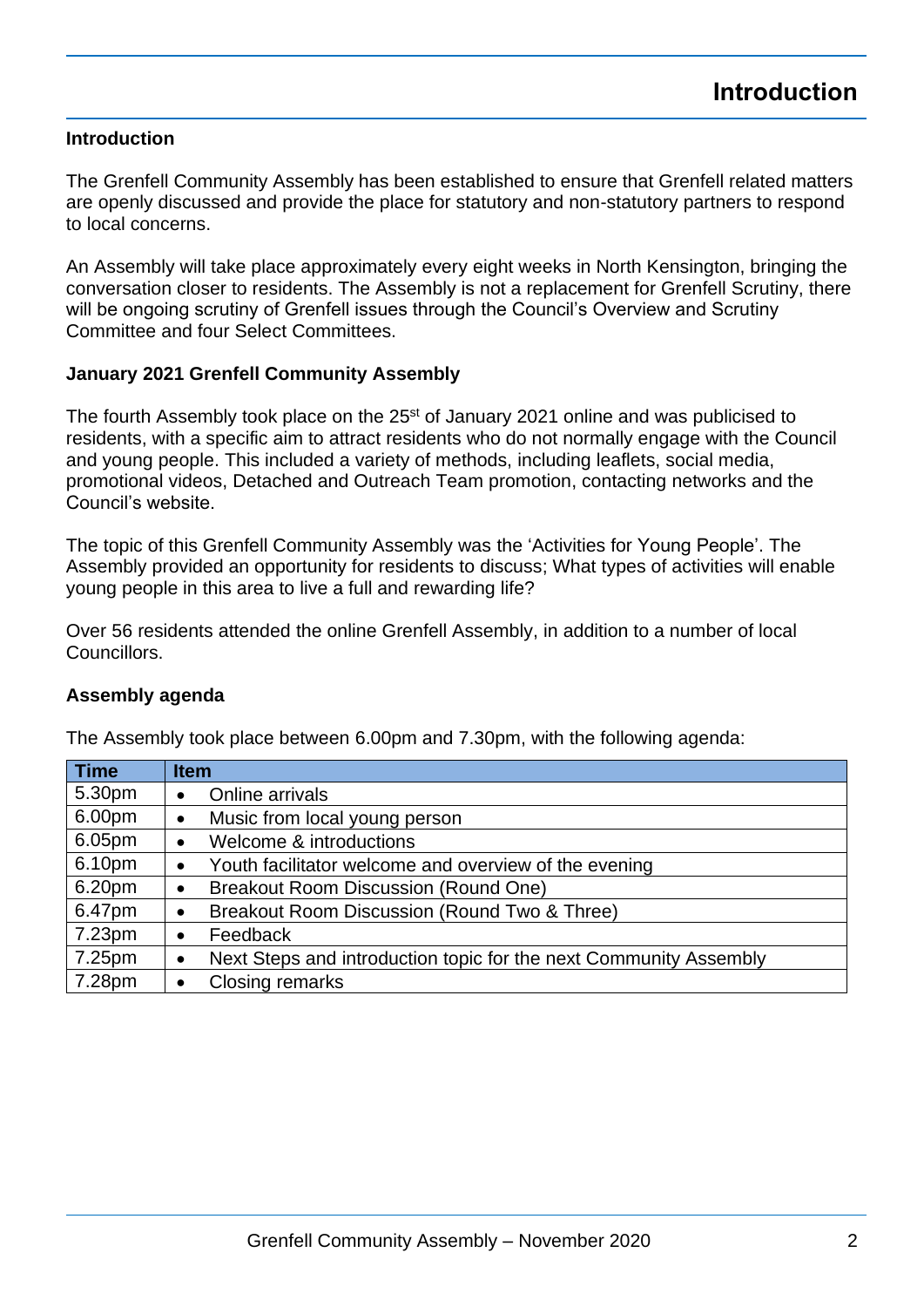#### **Table discussions**

The main body of the agenda gave residents the opportunity to take part in table discussions covering the following topics:

#### **Barriers to access**

Is a lack of effective marketing for services and unaffordable prices in places e.g. local leisure centres a barrier for young people accessing services in the borough?

#### **Mental health and wellbeing**

Do you feel there are enough mental health and support programmes for young people Grenfell effected by the Grenfell tragedy?

#### **Alternative curriculum**

Do you feel young people have experienced a broad and interesting curriculum in vocations that they want to pursue? E.g. Woodworking or Aviation, Coding, Beauty Therapy etc.

#### **Activities for specific age groups**

11 to 15 year-olds and 16 to 25 year-olds: Do feel the right activities are available for these two age groups?

As part of the build-up to the Assembly and to help form the agenda for the Assembly young people consulted with their peers from the local community, the youth providers from across North Kensington and officers from the Early Help Teams to ensure we had sufficient representation to have a meaningful discussion.

A Youth Ambassador chaired the Assembly with assistance from an external facilitator. The online breakout room discussions were facilitated with a mixture of council officers and Young Ambassadors from the Youth Participation Team.

#### **This document**

This document contains a summary of feedback from the Assembly, as well as more detailed feedback generated at each online breakout room. We hope that this document is read by people who did not attend the event and encourages more people to take part in future Grenfell Community Assemblies.

We have included the detailed feedback notes of the comments and views expressed by individual residents at each discussion table, it does not necessarily mean that each comment is endorsed by the majority of attendees or the many residents who were not present for those discussions.

This report does not include personal identifiable data, and we have not published information that is sensitive or names of individuals that were put forward during the online breakout room discussions.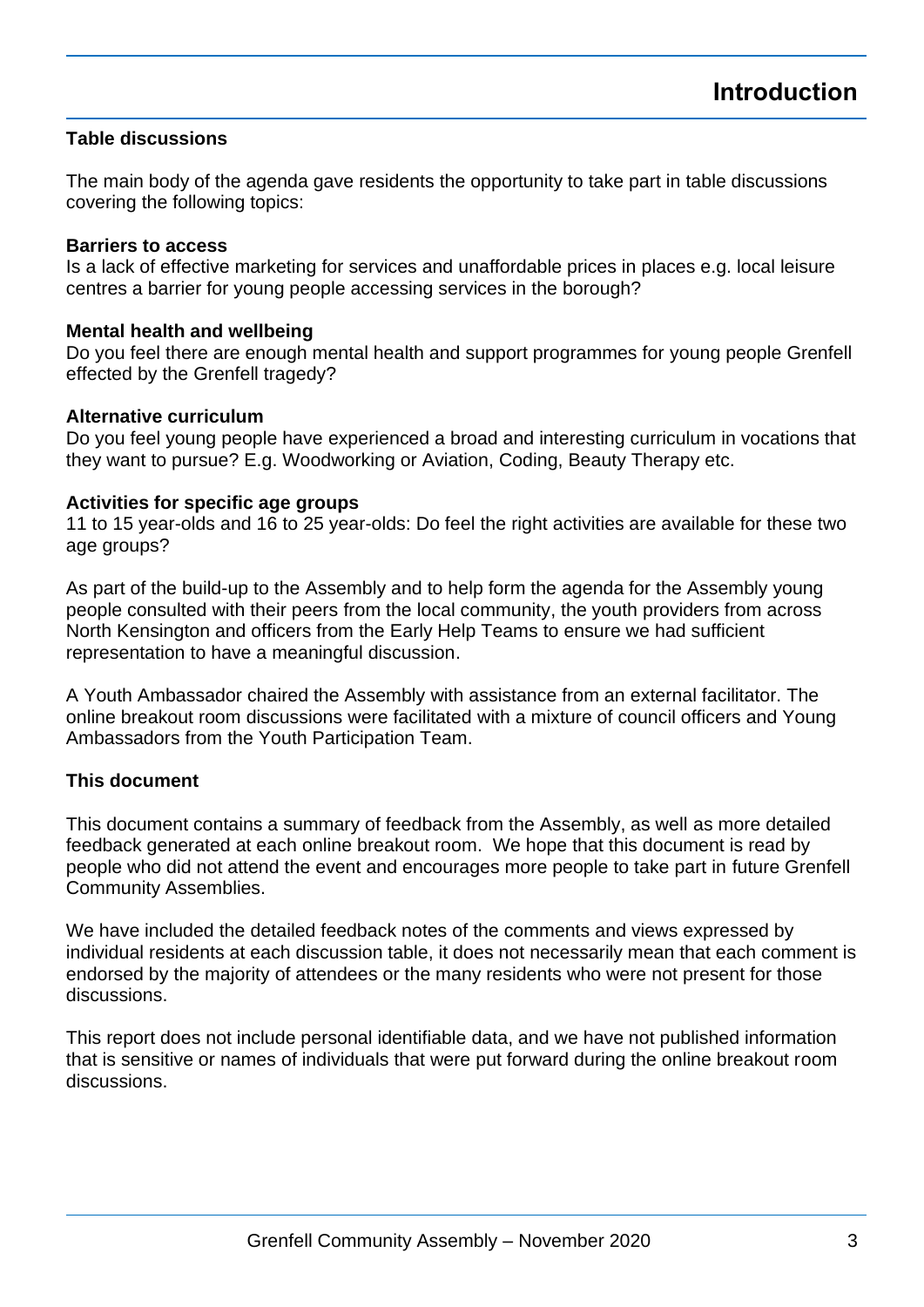#### **Next steps**

In partnership with our colleagues across the council, we are working on an action focused response plan that will be shared with the community by the end of February 2021.

The Action Plan will include the actions we have already taken, the ones we have planned and potential new actions that have been identified by the community. The Action Plan will also include ways in which the community can be involved as well as ways the community can contribute to improving services locally.

As the Assembly becomes more established, we hope to get greater resident involvement.

The next Assembly will take place on 22<sup>nd</sup> March 2021 and will focus on "Employment and Skills". This will again be online due to Covid-19. Further details are available via the Council's website and other social media formats.

#### **Acknowledgements**

The Council would like to thank everyone that attended and participated in this Grenfell Community Assembly and to all the partner organisations that attended, assisted and facilitated discussions.

A big thank you also goes out to the young people who led, planned and facilitated January's conference with professionalism and positivity.

#### **Assembly feedback**

- How well run was this meeting: Well 50%, Very well 41%, Not sure 5%, Badly 5%
- Do you think you were able to contribute and have your voice heard? Yes 95% Yes, Not sure 5%
- Were you able to make new connections or renew relationships? Yes 82%, Not sure 14%, No 5%
- How confident are you that the council will act on what you have said? Not sure 48%, Very confident 26%, Confident 17%, Not confident 9%.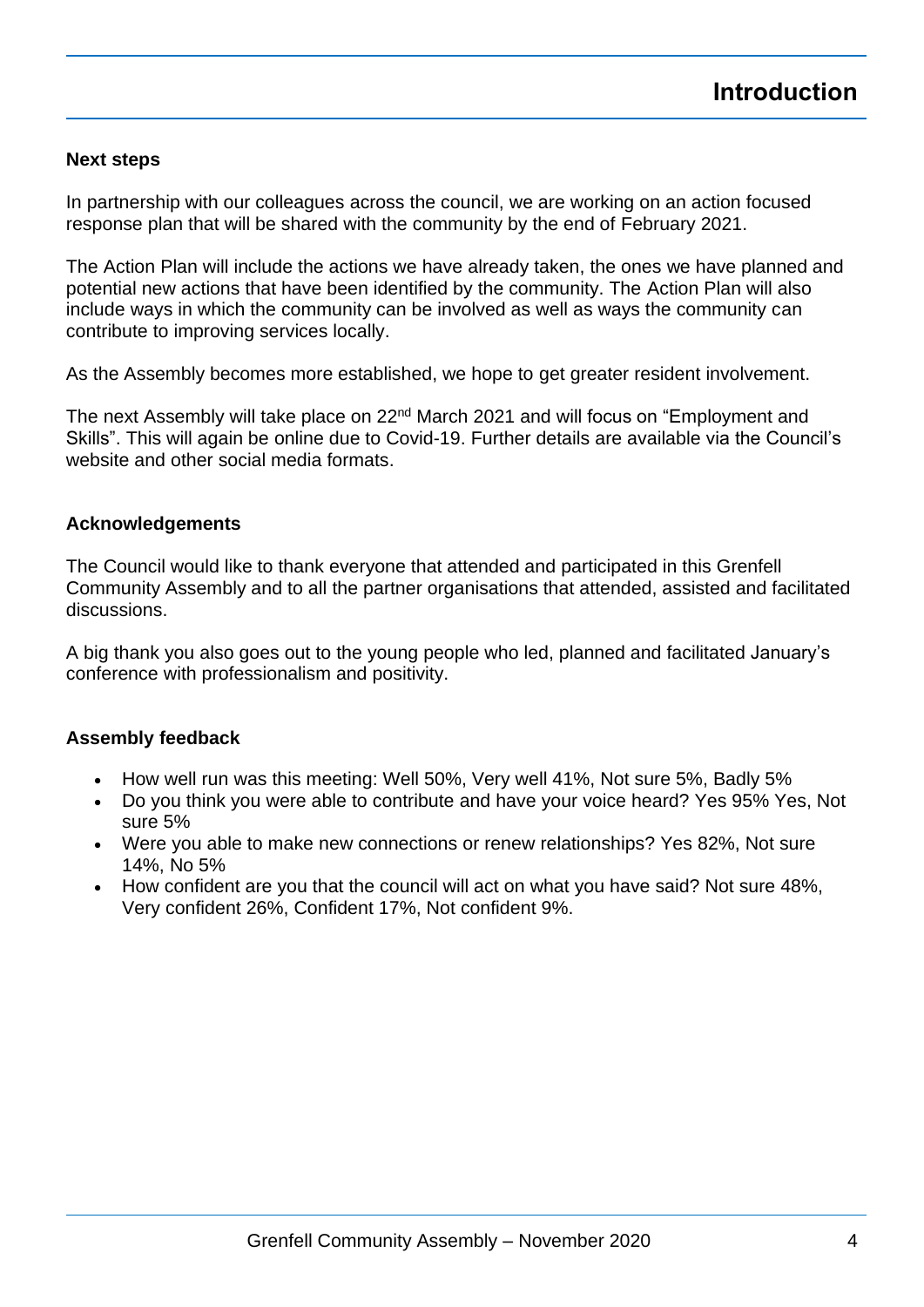### **Summary of discussions**

This section of the report captures the key points of the discussions held on the four themes at Januarys Grenfell Community Assembly. Full details of comments made in relation to each theme can be seen on subsequent pages.

The Youth council, ambassadors and young people who facilitated the event and have outlined the recommendations below and the main areas of focus**:** 

#### **Mental Health and Wellbeing;**

- Apps, physical/online sessions and spaces that help promote positive mental health.
- Mental health should be taken more seriously in schools, youth clubs and youth organisations - counselling sessions should be implemented, especially online.
- Better relationships and trust need to be built between young people and mental health services.
- More support networks for both 121 and group work sessions for young people.

#### **Non Curriculum / alternative studies**

- More emphasis on practical learning e.g. life skills, finance, taxes, debt, credit, savings, benefits, mortgage.
- More taster sessions & workshops that give young people opportunities to try new experiences – An insight into the creative and art industries.
- Update music facilities More programmes that teach young people about the music industry.
- A boarder range of IT courses We are in a digital age where young people need to be equipped with the skills and knowledge to meet today's standards. E.g. coding, database management and Microsoft applications.

#### **Specific activities for young people aged 11- 15 years**

- More physical and outdoor activities during COVID.
- Online programme of activities.
- More opportunities to develop skills in creative and vocational fields.
- A borough wide plan of activities that young people can get involved, including a list of things to try, places to visit and new things that are happening in the borough also.

#### **Specific activities for young people 16 - 25 years**

- Study spaces with IT suites and free Wi-Fi access for young people to do their studies.
- Financial literacy works around how to build credit; understanding the stock market and mortgages, to help prepare young people for economic stability.
- More youth led activities.
- Mentoring programmes targeting young adults that need additional support.
- Better employment pathways that connect young people with industry leads, apprenticeships and work experience.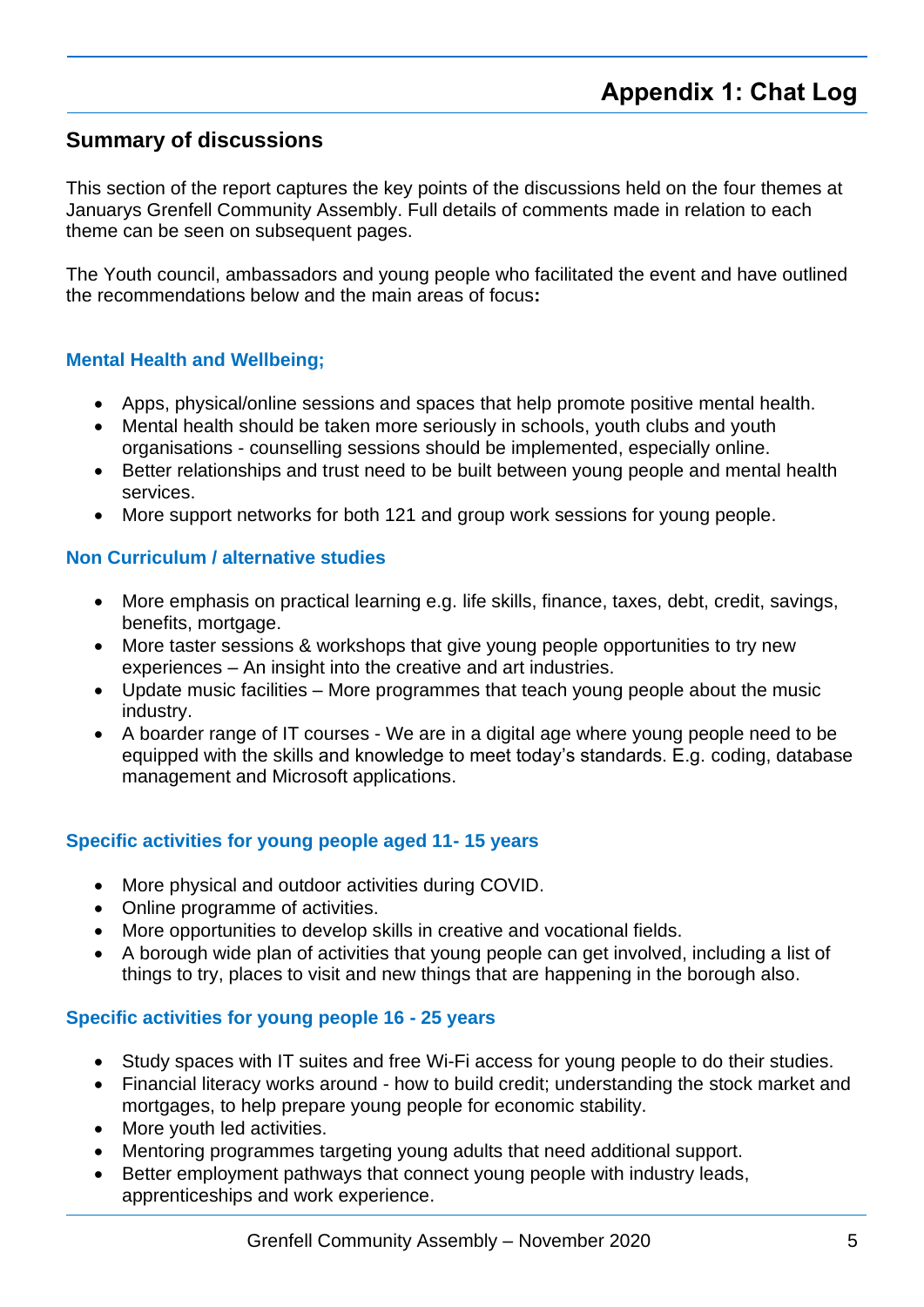### **Themed discussions**

This section of the report puts forward detailed notes from each of the online breakout room discussions. The detailed feedback notes capture the comments and views expressed by individual residents at each discussion table, it does not necessarily mean that each comment is endorsed by most attendees.

#### **Session One: Let's get talking!**

#### *What types of activity will enable young people in this area to lead a full and rewarding life?*

We shared two themes, centre-based and online activities with participants. They also had the option to add or focus on any other issues that they felt was more important. The feedback included:

#### **Youth club offer**

- Youth clubs offer the same old programmes e.g. music with no progression or next steps.
- Supplementary schools offer lots of activities and support.

#### **Online activities**

- Latimer Community Art Therapy are offering lots of online activities.
- Young K and C are doing lots of activities they also gave out tablets to families and food at Christmas time.

#### **We need constant input from young people**

- There needs to be more work experience activities for young people, particularly with the fact that there is so many employers in the borough.
- More tasters for young people around careers and industries in schools and education centres.
- Young people have told the community that they need employment/work.
- Some families cannot access support because English is their language barrier.
- More outings and trips for children and young people would be good.
- Because most things are online, low income families need more support to access. devices for their children to do their homework, apply for college and do job applications.
- Accessing mentoring would be good.

#### **Session Two: Barriers to access**

#### **Mental Health and Wellbeing**

- Apps that help with mental health, like promoting meditation HEADSPACE.
- Zoom meetings with calming hobbies like knitting or drawing.
- Promoting exercise like running.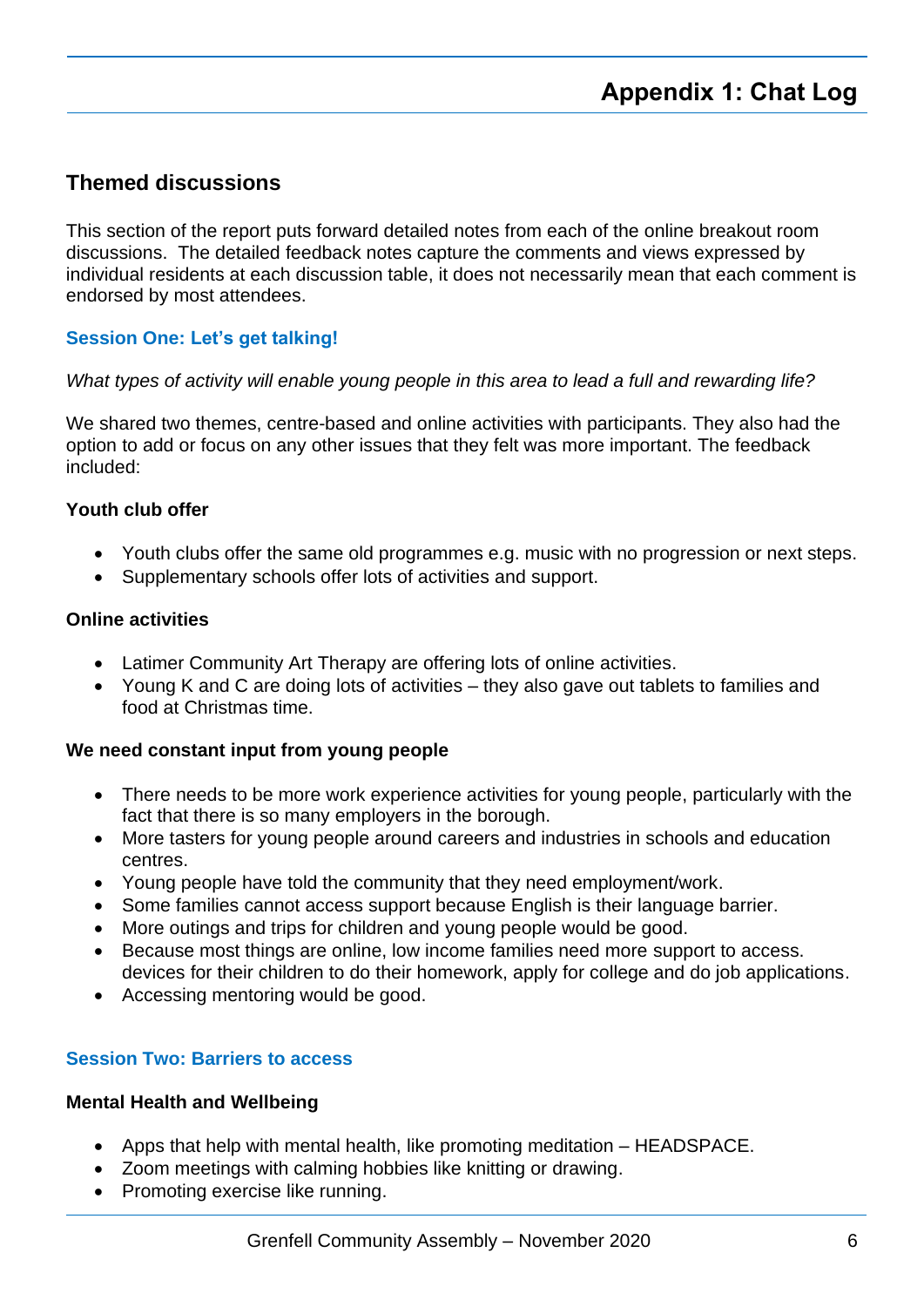- Having a group that talks about fitness like a support system.
- Stay connected through 1-1 support.
- Group exercise like Yoga over Zoom.
- Group therapy A bingo type format activity that holds certain issues that acts as an ice breaker for the group to talk about things.
- Mental health should be taken more seriously in schools.
- Schools need to implement counselling sessions, especially for online schooling as this is becoming overwhelming.
- Access to electronic devices and facilities needed A call to lobby the council to ensure provisions for mental health.
- There needs to be adequate food for children and help with to deal with the pressures or growing up and mental wellbeing.
- Very hard to get young people to sign up to mental health projects they need people that they can trust.
- Group sessions as a support network.
- Sports as a key vehicle for young people's mental well-being.
- Mental Health is a key point now given the situation that we are in young people isolated just in their rooms.
- We should use creative writing as a vehicle to support young people's mental well-being.

#### **Non Curriculum / alternative studies**

- Science is underrepresented, there needs to be more emphasis on museums for knowledge as well as fun.
- We need more business development opportunities at Portobello Market.
- Networking routes/master programmes that will prepare young people for the future.
- More emphasis on practical learning e.g. workshops, talks, seminars on financial management, taxes, and mortgages should be implemented in schools.
- Creative industries and arts learning for young people giving new opportunities.
- Credit, debt, taxes and benefits seminars held in community facilities.
- IT courses for young people from a young age as everything is going digital.
- Make use of kitchen facilities at Lancaster youth club and Kensington Aldridge Academy.
- Training on how to access funding for a project bid writing.
- There are not enough music facilities.
- Increase opportunities where young people can do Coding either in schools and other provision in borough without them having to pay for it.
- More apprenticeships and internships made available for young people.
- A whole different range of activities like Photography and Youth refereeing.
- More transparency on the Grenfell project money to fund local facilities.
- Opportunities to get involved in international trips.

#### **Session Three: Specific activities**

#### **Specific activities for young people aged 11- 15 years**

- Community kitchen delivers food to children, adults and families.
- Lots of families do not have access to laptops and the internet.
- Can RBKC make WIFI available to all north Kensington?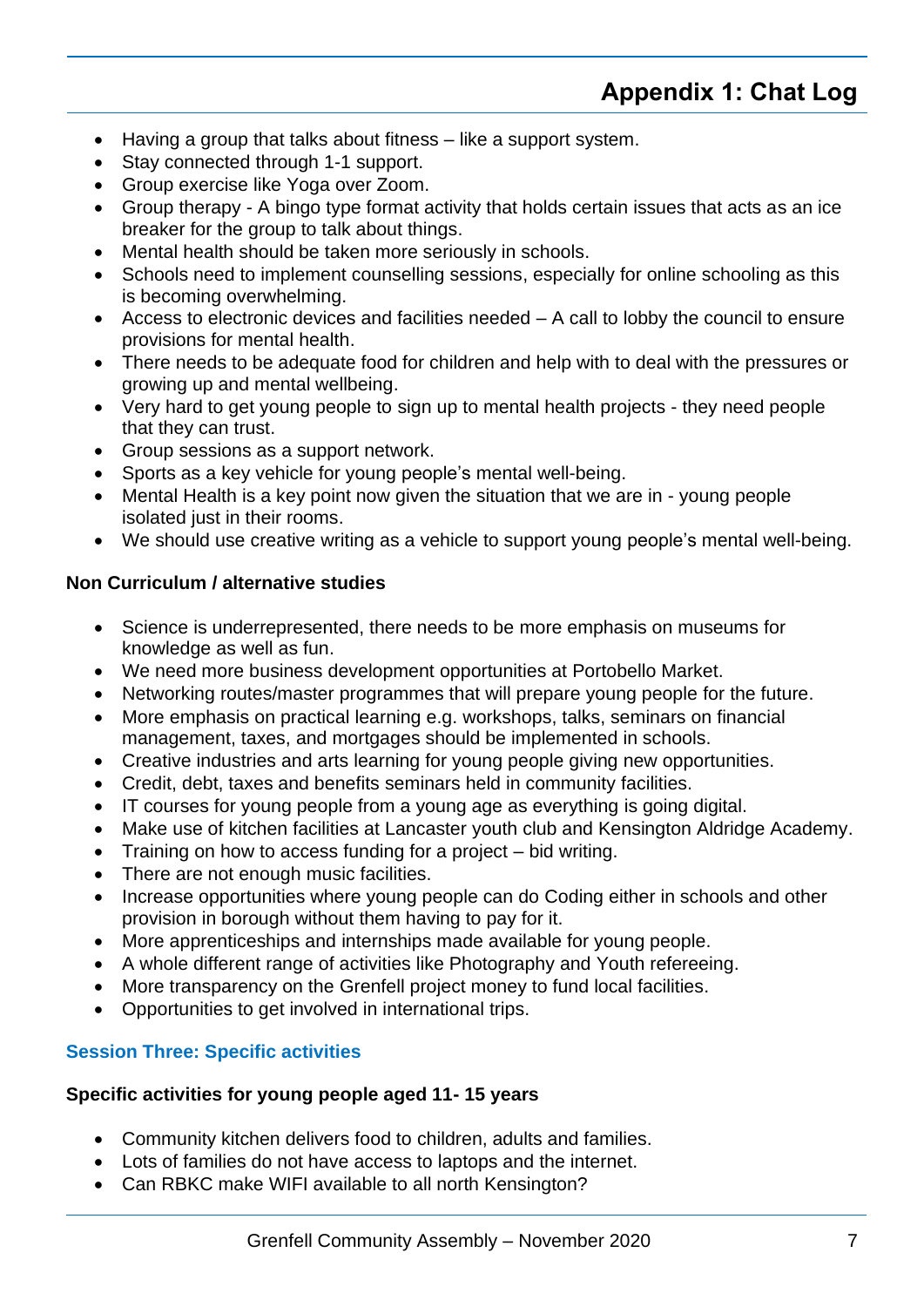# **Appendix 1: Chat Log**

- National History Museum donated printed activity packs to foodbanks for families. Can more of this be created for the rest of lockdown?
- Community Kitchen can work with National History Museum to think about what children and young people would be interested.
- Having people in workplace settings that reflect the community
- Zoom book club.
- Outside sessions.
- Movie club on Zoom.
- Local drama projects.
- Group reading sessions.
- A carnival arts programme.
- Music and art based activities with an emphasis on creative activities as mainstream schools are lacking funding on arts and music.
- Latimer Community Art Therapy provide
	- o art therapy to young people experiencing challenges such as self-harm and domestic abuse.
	- $\circ$  support for a longer time than some National History Museum services so there is not an abrupt end to help
- Can RBKC plan activities that lots of people can engage in? E.g. a list of things to try/places to visit in the borough everyone can access and do on their own/with family/bubble almost like a treasure hunt.
- National History Museum donated printed out activity packs to foodbanks for families, can more of this be created for the rest of lockdown?
- Young people need employability skills especially in the creative/vocational field
- Can we have a running club where young people can be mentored

#### **Specific activities for young people 16 - 25 years**

- Older people can mentor young people and give them advice and support They can be allocated based on their common interests.
- Young adults should have more employment pathways at 16+ including easier access to work experience, apprenticeships and online experience e.g. admin roles.
- There should be more Job specific experiences with help from schools and experts in the field.
- Children and adolescent mental health services (CAHMS) should be closed we need a campaign for something more realistic underfunded better treatment and facilities needed.
- Support working/studying young people to relax outside of work and distress.
- Group bike rides is something that young people are asking for.
- Financial literacy on how to build credit, stock market, mortgage crucial to prepare young people for economic stability.
- Use of Westway Sports Centre at affordable prices.
- Creative Industries and how to find employment.
- Multi Use Games Areas have been opened during this lockdown so young people can access them.
- The National History Museum have an outdoor garden that could be a space for children and young people.